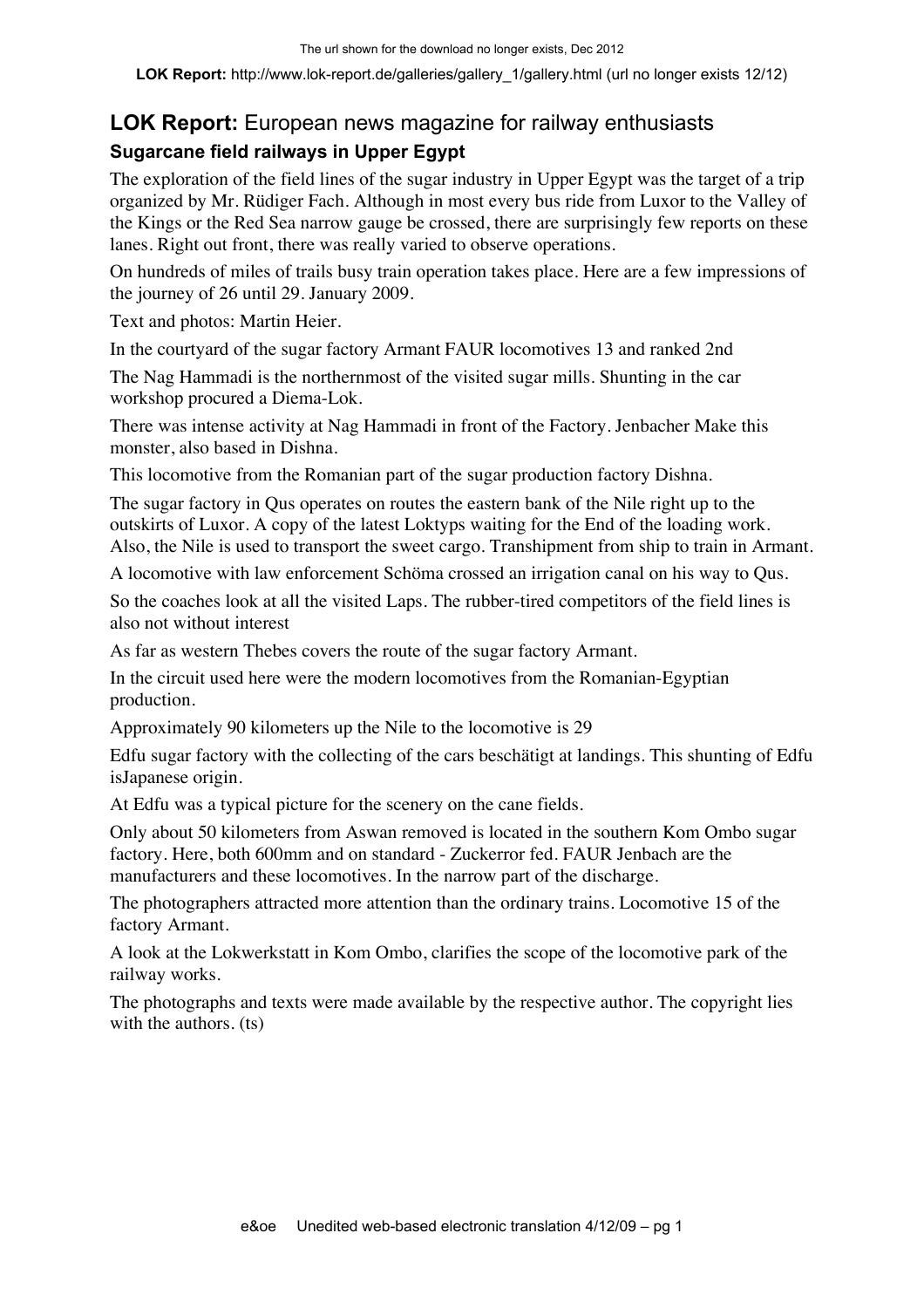The url shown for the download no longer exists, Dec 2012

## **Zuckerrohrfeldbahnen in Oberägypten**

Die Erkundung der Feldbahnen der Zuckerindustrie in Oberägypten war das Ziel einer Reise, organisiert von Herrn Rüdiger Fach. Obwohl bei wohl jeder Busfahrt von Luxor aus zum Tal der Könige oder ans Rote Meer Schmalspurgleise überquert werden, gibt es erstaunlich wenig Berichte über diese Bahnen. Gleich vorneweg, es gab wirklich abwechslungsreichen Betrieb zu beobachten.

Auf hunderten von Kilometern Strecken findet reger Zugbetrieb statt. Hier nun ein paar Eindrücke der Reise vom 26. bis 29. Januar 2009.

Text und Fotos: Martin Heier.



Im Hof der Zuckerfabrik Armant rangieren die FAUR-Loks 13 und 2.

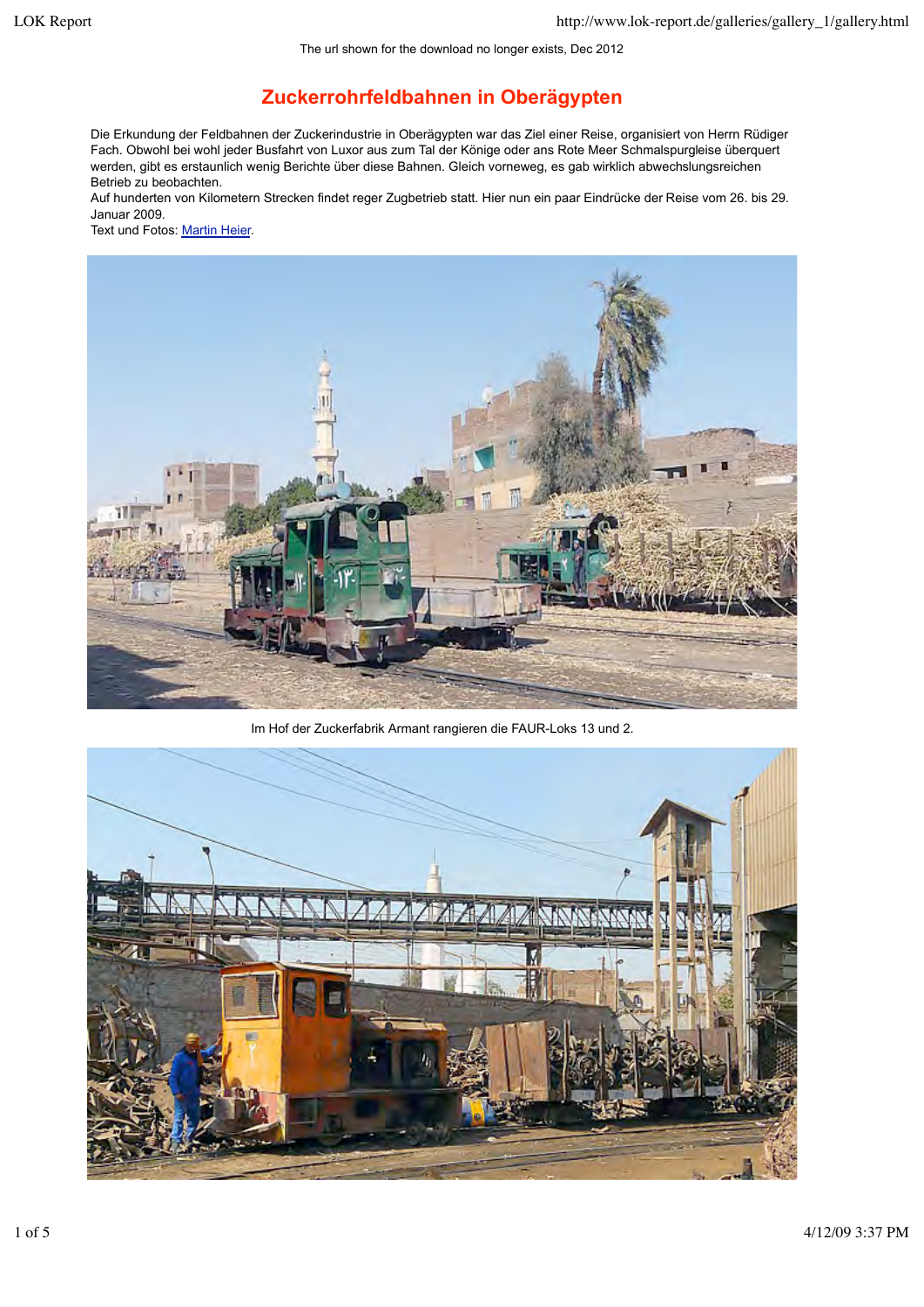#### The url shown for the download no longer exists, Dec 2012

In Nag Hammadi befindet sich die nördlichste der besuchten Zuckerfabriken. Den Rangierdienst in der Wagenwerkstatt besorgt eine Diema-Lok.





Hochbetrieb herrschte in Nag Hammadi vor der Fabrik. Jenbacher Fabrikat ist dieses Ungetüm, ebenfalls in Dishna beheimatet.



Diese Lok aus rumänischer Produktion gehört zur Zuckerfabrik Dishna.



Die Zuckerfabrik in Qus betreibt Strecken auf dem östlichen Nilufer bis hinauf in die Randgebiete von Luxor. Ein Exemplar des modernsten Loktyps wartet auf des Ende der Ladearbeiten.



Auch der Nil wird zum Transport der süßen Fracht genutzt. Umladung vom Schiff auf die Bahn in Armant.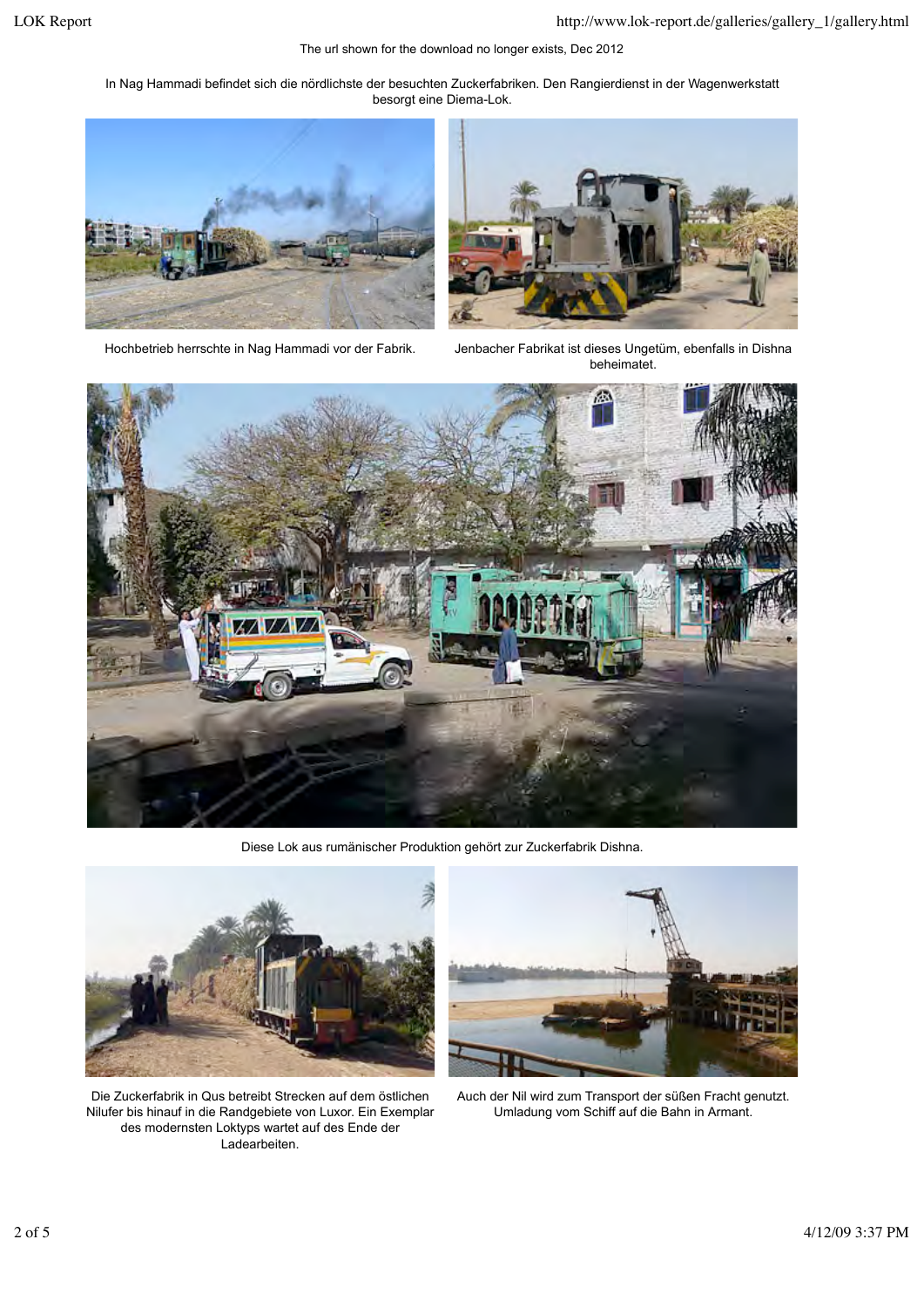The url shown for the download no longer exists, Dec 2012



Eine Schöma-Lok mit Vollzug überquert einen Bewässerungskanal auf dem Weg nach Qus.





So sehen die Waggons auf allen besuchten Bahnen aus. Die gummibereifte Konkurenz der Feldbahnen ist auch nicht uninteressant

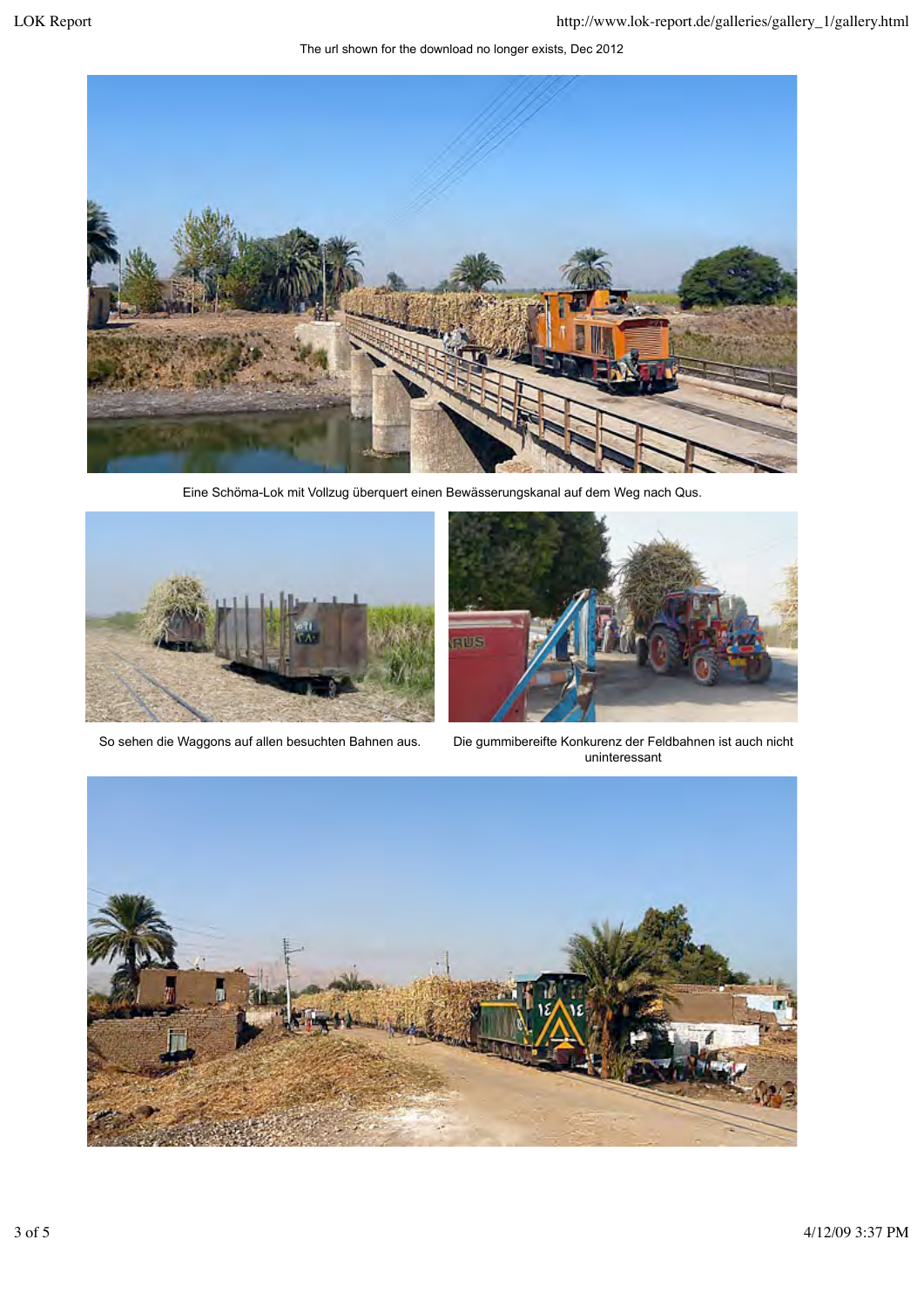The url shown for the download no longer exists, Dec 2012

#### Bis nach Westtheben erstreckt sich das Streckennetz der Zuckerfabrik Armant. Im Streckeneinsatz waren hier die modernen Loks aus rumänisch-ägyptischer Produktion.





Etwa 90 Kilometer nilaufwärts ist Lok 29 der Zuckerfabrik Edfu mit dem einsammeln der Waggons an den Ladestellen beschätigt.

Diese Rangierlok in Edfu ist japanischer Herkunft.



Bei Edfu entstand ein typisches Foto für die Szenerie auf den Zuckerrohrfeldern.



Nur noch etwa 50 Kilometer von Assuan entfernt befindet sich in Kom Ombo die südlichste Zuckerfabrik. Hier wird sowohl auf 600mm als auch auf Normalspur Zuckerror zugeführt. FAUR und Jenbach sind die Hersteller dieser Lokomotiven.



Im Schmalspurteil der Entladung.